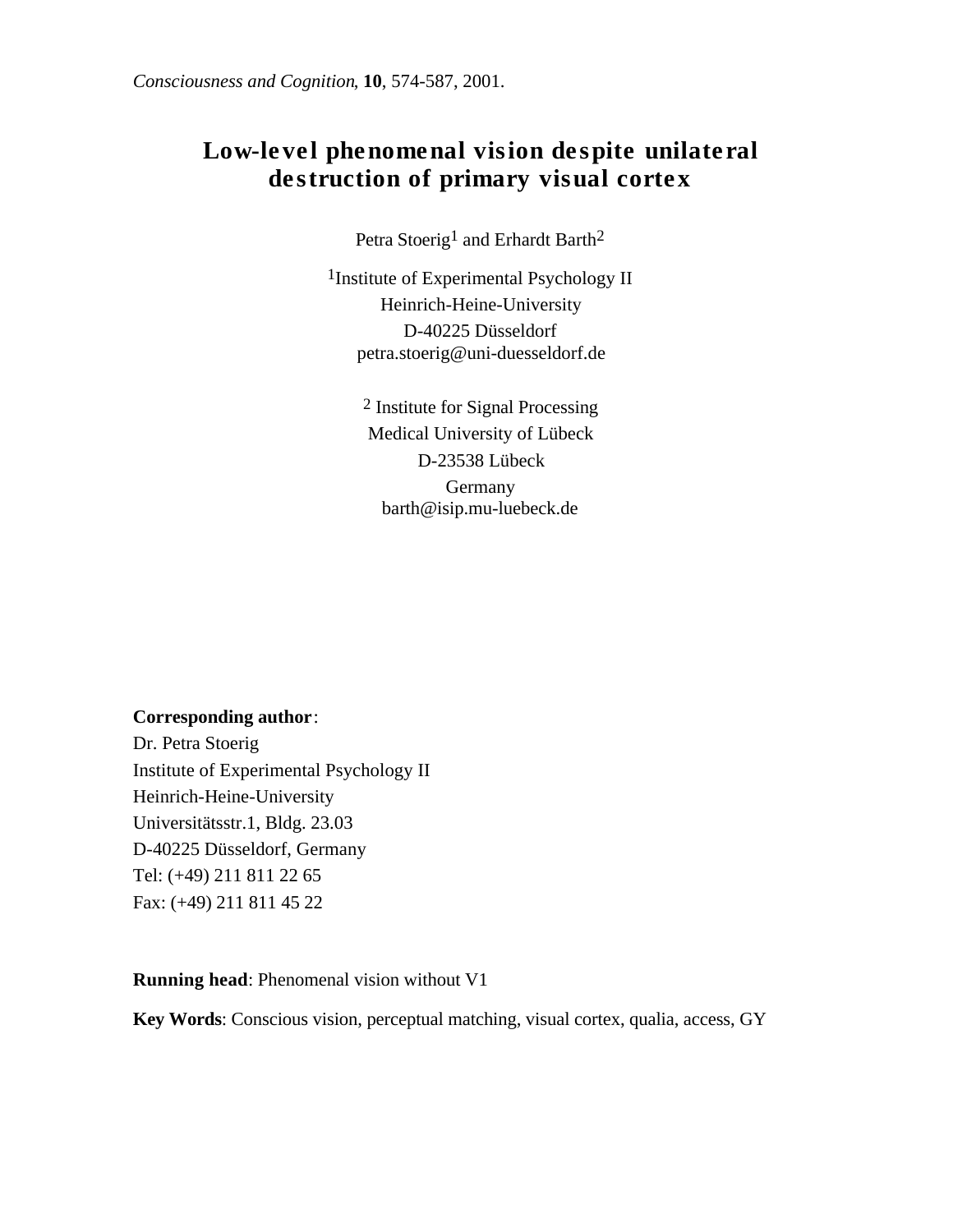## **Abstract**

GY, an extensively studied human hemianope, is aware of salient visual events in his cortically blind field but does not call this 'vision'. To learn whether he has low-level conscious visual sensations, or whether instead he has gained conscious knowledge about, or access to, visual information that does not produce a conscious phenomenal sensation, we attempted to image-process a stimulus *s* presented to the impaired field so that when the transformed stimulus *T(s)* was presented to the normal hemifield it would cause a sensation similar to that caused by *s* in the impaired field. While degradation of contrast, spatiotemporal filtering, contrast reversal, and addition of smear and random blobs all failed to match the response to a flashed bar *s<sup>f</sup>* , moving textures of low contrast were accepted to match the response to a moving contrast-defined bar *sm*. Orientation and motion direction discrimination of the perceptually matched stimuli  $(s_m$  and  $T(s_m)$ ) was closely similar. We suggest that the existence of a satisfactory match indicates that GY has phenomenal vision.

#### **Introduction**

A lesion that destroys the striate cortex (V1) produces a visual field defect in the contralateral hemifield. Its extent is perimetrically mapped by asking the patient where a visual target is visible, and its density is assessed by varying the intensity or contrast of the target and asking the patient whether or not it is detectable within the defective area. An absolute defect is one in which the target cannot be (consciously) seen at any intensity below a 'straylight detection threshold'; stimuli of higher intensity can be detected on the basis of intra- or extraocular light scattered into the normal visual field. In contrast, vision in a relative defect does not depend on straylight visible in the normal field. This residual vision is conscious but thresholds are increased relative to the normal visual field, and transients such as on- and off-sets, flicker and fast motion are exclusively, or more readily, detected than stationary targets (Riddoch, 1917).

GY, the subject of this study, has suffered destruction of his left visual (striate plus extrastriate) cortex, which caused a hemianopia with up to  $4^{\circ}$  of macular sparing (Fig.1). GY is the most extensively studied hemianopic patient to date (e.g. Azzopardi & Cowey, 1997; 2000; Barbur *et al*., 1980; Benson & Blakemore, 1998; Brent *et al*., 1994; Finlay *et al*., 1997; Guo *et al*., 1998; Kentridge *et al*., 1999; Morland *et al*., 1996; 1999; Weiskrantz *et al*., 1995; 1999). Interestingly, he not only shows implicit processing of visual information, being able to detect and discriminate a variety of visual features without being consciously aware of them, but is aware of salient visual stimuli, for instance fast moving or high-contrast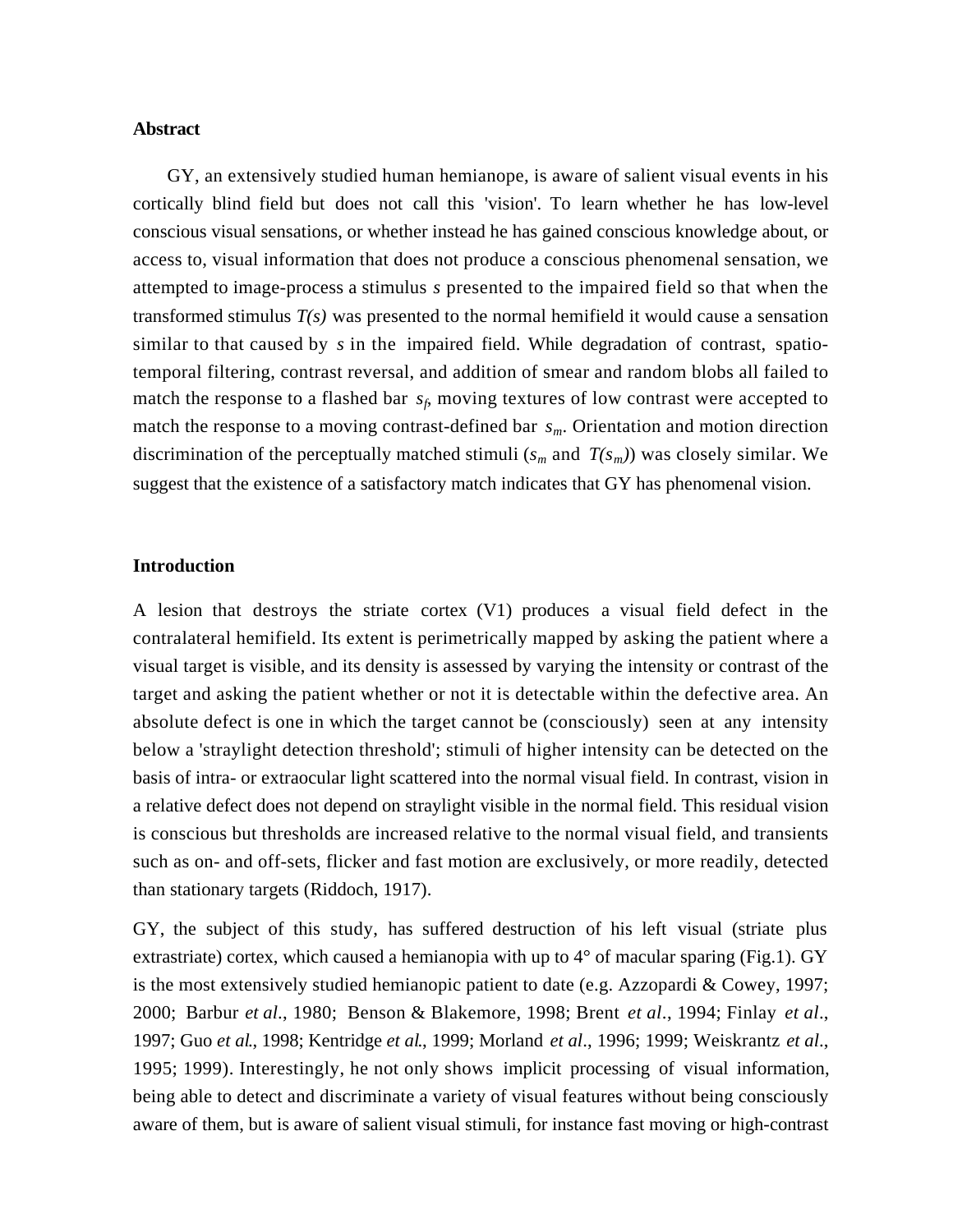targets (Barbur *et al*., 1980; Weiskrantz *et al*., 1995; Zeki and ffytche, 1998), even when these cannot produce any detectable scatter in the normal field. His hemianopic field is thus relatively blind, challenging the assumption that all residual conscious vision requires residual V1 (striate cortical) activation. Indeed, no such activation has been detected with Positron Emission Tomography (PET) (Barbur *et al*., 1993) or functional Magnetic Resonance Imaging (fMRI) (Baseler *et al*., 1999; Goebel *et al*., 2001; Kleiser *et al*., 2001; Sahraie *et al*., 1996), and two groups have used fMRI on GY in attempts to differentiate between the neuronal basis of blind and residual conscious vision (Sahraie *et al.*, 1996; Zeki & ffytche, 1998).

In view of the many reports published on GY's residual visual capacities, the far-reaching conclusions drawn from them, and the general interest in the architecture and neuronal basis of conscious vision, we thought it worthwhile to investigate whether GY's residual conscious vision is phenomenal, giving conscious visual qualia. GY himself has always been reluctant to call his visual functions 'seeing', and says that he is aware of something happening in his defective hemifield, but that this experience is not 'seeing' (see for instance Morland *et al*., 1999; Weiskrantz *et al*., 1999). A possible interpretation is that his residual capacity is too much altered quantitatively and/or qualitatively for him to want to call it 'vision'. In this case, it would still be phenomenal vision, but of an unusual, probably low-level kind. Alternatively, GY's early lesion and long-term experience with tests of residual visual functions in his hemianopic field could have created a situation that allows him to consciously access the visual information from the impaired field, and thus know whether or not something is happening, but not to have a phenomenal sensation. The latter alternative reflects a differentiation of phenomenal ('P') and access ('A') consciousness (Block, 1995; 1996; Nelkin, 1996).

To learn whether GY's residual vision constitutes an example of conscious access to visual information which is not phenomenally represented, we attempted to image-process a stimulus *s* which was detectable in the impaired field, so that when shown in the transformed version  $T(s)$  in GY's normal hemifield it would evoke a similar sensation<sup>1</sup>. The rationale was that if any such stimulus could be found this would imply that GY's residual vision was phenomenal because normal veridical conscious vision always is P-conscious. In contrast, if GY had no phenomenal vision in his defective field but instead has gained conscious access to visual information not phenomenally represented (A without P), no

j

 $1$  Note that such a match is not sufficient for the transformation T to be identified as an operation implemented somewhere in GY's brain.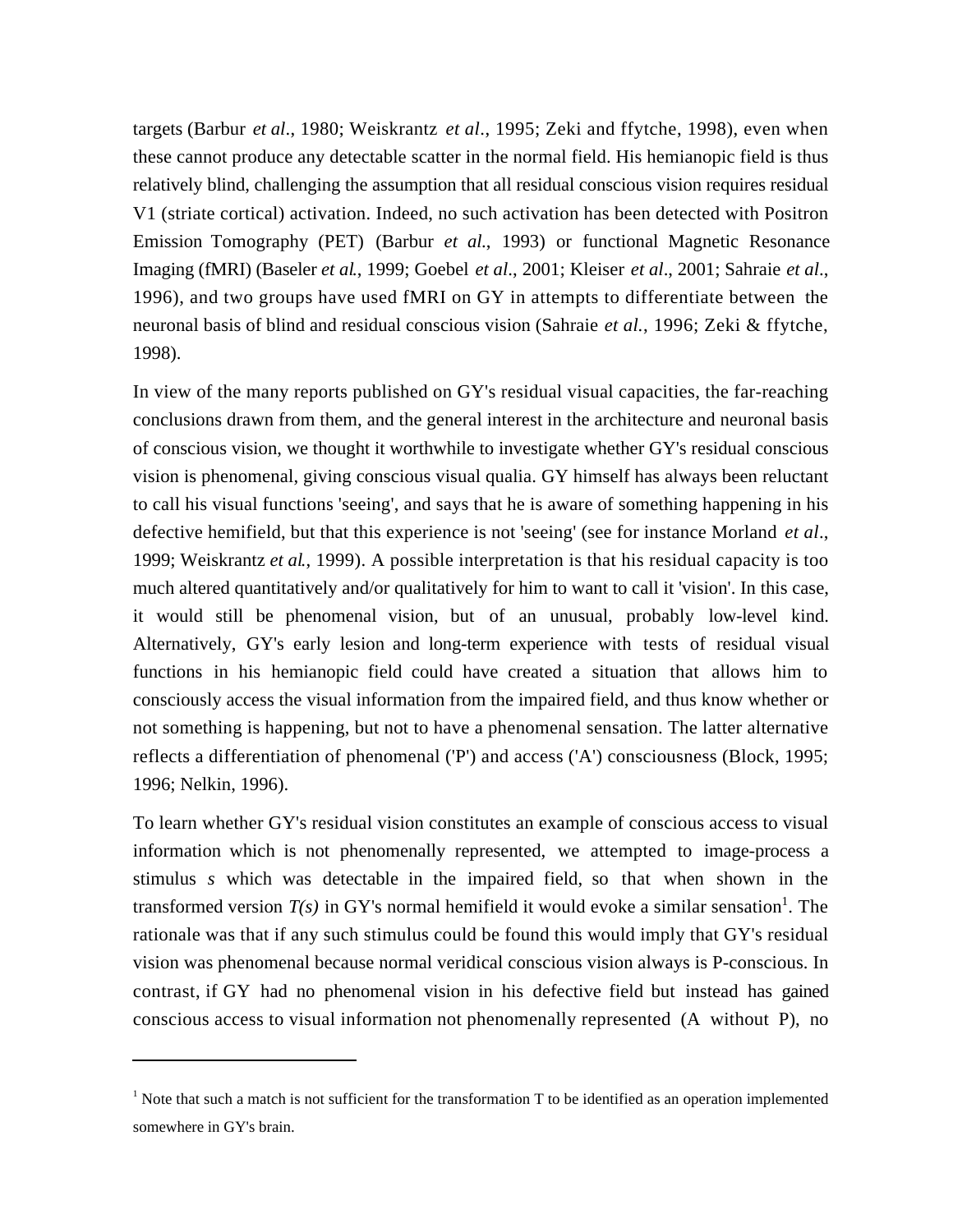transformed visual stimulus ought to produce a response similar to that from the defective field.

## **Methods**

#### Patient and Visual Field Perimetry

GY, born in 1956, was involved in a traffic accident at the age of 8 years. A lesion destroying the left occipital cortex followed upon a severe craniocerebral trauma. MRI scans show that it affects the striate cortex as well as surrounding extrastriate cortex. The homonymous hemianopia to the right with a 3-4° macular sparing is shown in Fig.1a and b. The plots represent the results of static perimetry with a 116', 200ms, 320 cd/m2 white stimulus which would appear at closely spaced positions (centre to centre distance 1<sup>o</sup>) along the 90, 105, 130, 145, 160, 175 and 180° meridians. Each presentation was indicated by a click. In independent test series the subject was asked to press a button when he 'saw' the target (Fig.1a) or when he 'was aware' of the target (Fig.1b). Only the instruction - 'press when you see something', and 'press when you are aware of something' differed between the series. Nevertheless, the difference between the resultant plots (Fig. 1 a, b) is striking. While that in Fig.1a is largely similar to the one published by Barbur *et al*. (1980), the 'field of awareness' extends well into the impaired hemifield. The difference illustrates the problem we here address, whether GY has a phenomenal sensation when he indicates that he is aware of the target but does not see it.

#### **Please insert Figure 1 about here**

## Stimuli and Procedure:

1. Perceptual Matching

Three series of tests were conducted. In the first, we used a flashed bar  $(s_f)$  as stimulus for the impaired field. In the later series, it was replaced by a moving bar (*sm*). Throughout, the subject fixated a fixation spot that was displaced horizontally to the left or to the right of the monitor's centre where all stimuli were presented. Viewing distance was 57 cm in the first and 25 cm in the later tests. Ambient-light intensity was 0.3-0.4 cd/ $m^2$ . The right eye with the defect in the temporal field was used; the left eye was covered with a patch. Only one stimulus was presented per trial; presentation was repeated upon the subject's request. His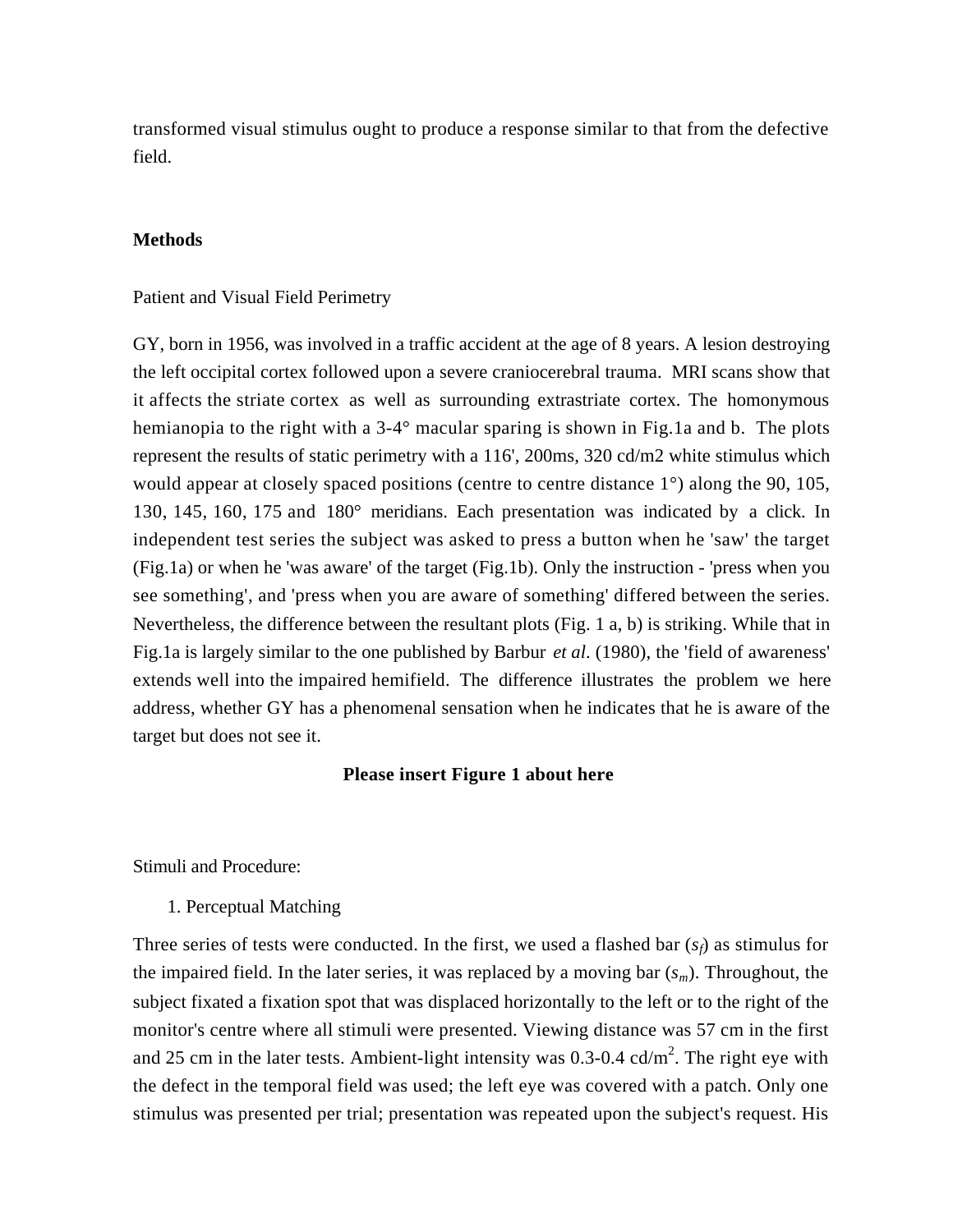task was to maintain fixation, and to decide whether the stimulus *T(s)* shown in his good hemifield was similar the stimulus *s* shown in the bad hemifield. No formal rating procedure was used to assess perceptual similarity. Instead, GY was asked to comment on the sensations and describe in what way they differed between the fields so that we could attempt to change the transformed stimulus accordingly.

#### *1st Series*

An early series of experiments was conducted on a SGI workstation at the Institute of Medical Psychology in Munich in 10/1996. The stimulus  $s_f$  that was presented in the bad hemifield was a rectangular bar tilted by 45° to the left or right. It subtended 5 x 2.5°, and was either darker or brighter than the uniform gray background. The maximum contrast was 1.2 log (see Fig.3 b). It appeared for 200ms at 10° eccentricity on the horizontal meridian. The corner closest to the normal hemifield, in the upper or lower quadrant, depending on the direction of tilt, was approximately 7° from the line of fixation.

## **Please insert Figure 2 about here**

In our attempts to find a perceptually matching stimulus for the normal hemifield, we used a predefined set of transformations of the stimulus  $s_f$ : The first was reduction of stimulus contrast, i.e. multiplication by a constant *c*. The second was spatio-temporal low-pass filtering where the parameters  $f_s$  and  $f_t$  controlled the amount of spatial and temporal smear respectively. The third was the addition of random blobs to the stimulus, so that variable amounts of randomly chosen groups of stimulus pixels were subjected to increases or decreases of intensity. An example of the combined effect of the third type of transformation and of low-pass filtering is illustrated in Fig. 3a. Lastly, polarity was reversed for  $T(s_f)$ , so that the transformed stimulus would appear below background luminance while the original presented in the impaired field was above. For better visualization of the effects of these transformations, a selection of examples is shown on our www site (www.ebarth.de/demos/gy).

#### **Please insert Figure 3 about here**

#### *2nd series*

The second series of tests was conducted on an Apple Macintosh at the Institute of Experimental Psychology in Düsseldorf in 8/1997. Having failed in the first series to find a stimulus  $T(s_f)$  that the subject said matched his awareness of the flashed bar  $(s_f)$  shown in his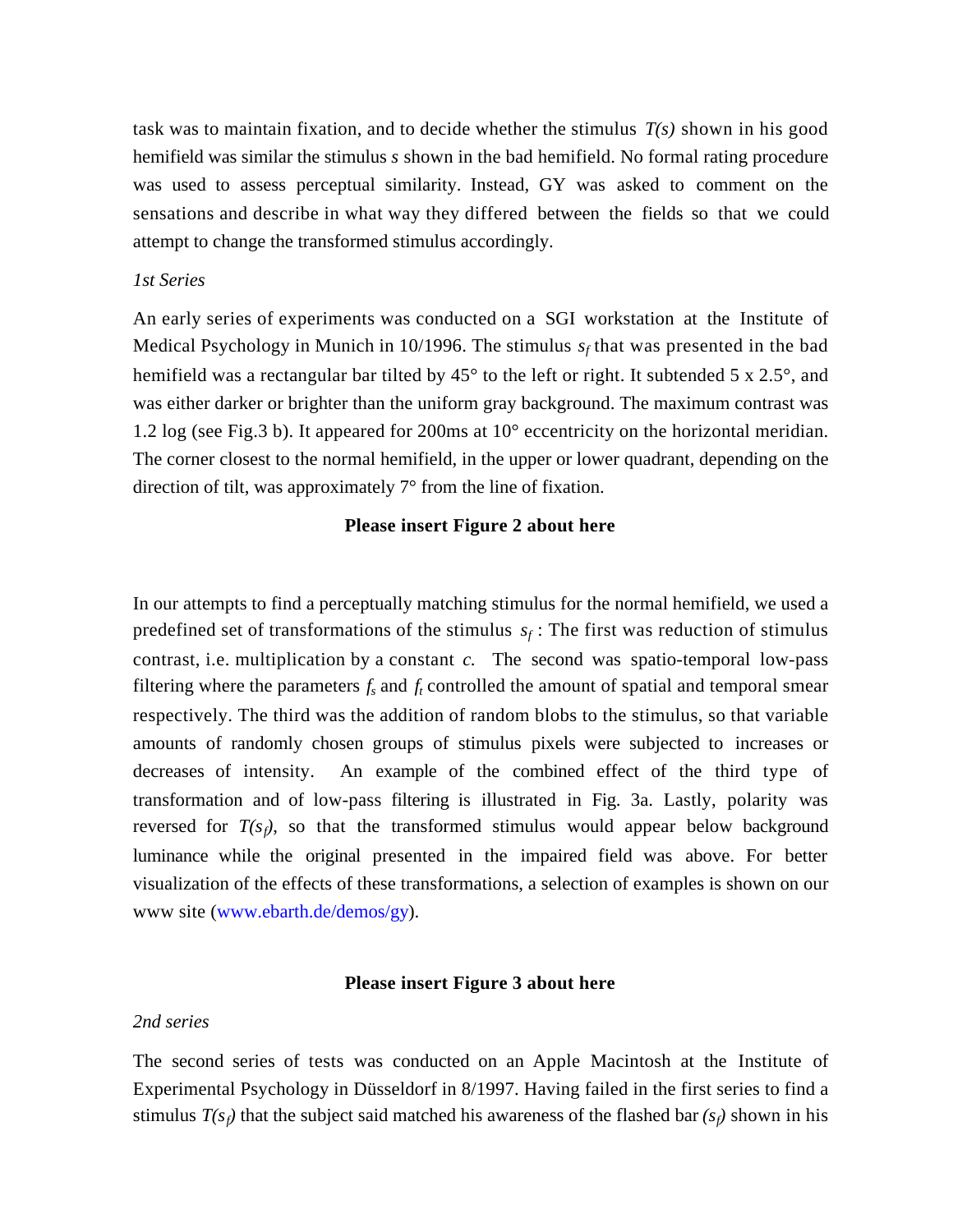impaired field, we now used a different stimulus for the bad field. Prompted by reports indicating that in his impaired hemifield, GY is especially sensitive to moving stimuli (Barbur *et al*., 1980; Benson & Blakemore, 1998; Blythe *et al*., 1987; Finlay *et al*., 1994), and less sensitive to orientation (Morland *et al*., 1996), we combined both features for stimulus  $s_m$ , using tilted moving bars throughout series 2 and 3. This stimulus  $s_m$  was a narrower bar of 5 x 1° with spatially blurred contours (see Fig.4b). Its luminance was 55 cd/m<sup>2</sup> on a homogenous gray background of 3.8 cd/m<sup>2</sup> (corresponding to a log contrast of *log<sub>10</sub>*(55) $log_{10}(3.8) = 1.16$ ). Again, the bar was tilted by 45° to the left or right. In contrast to  $s_f$  which was flashed for 200 ms at its retinal position, stimulus *sm* moved at 15.2°/s within a virtual window subtending 12 x 12°. The window was displaced from the line of fixation so that its centre, again on the horizontal meridian, was either  $10^{\circ}$  or  $27^{\circ}$  eccentric (see Fig.2). The amplitude of the horizontal motion was  $5.5^{\circ}$  across the centre of the screen (-/+ 2.25° off centre). The centre of the bar therefore moved between 7.75 and 12.25, and 24.75 and 29.25°, respectively, off fixation on the horizontal meridian. The motion was represented by 24 frames with a total duration of 360 ms. The frame rate of the VDU was 66.5 frames/s.

In the normal hemifield, only the 27° eccentric position was used. The public-domain raytracing tool POV-Ray (POV-Team(tm) 1997) was chosen as programming environment in which stimulus  $s_m$  was generated and transformed. This tool allows for defining a virtual environment with various objects, light sources, cameras, etc. In particular, scenes can be defined in which all objects and backgrounds have the same colour and texture and, without motion, the objects do not segregate from the background. This set-up allows the generation of 'motion-only' stimuli as well as an intuitive search for the best-matching stimulus  $T(s_m)$ ; (in addition, once one had found the matching types of textures, one could attempt to simulate a whole V1-less world). For the transformations stimulus  $s_m$  was defined as an object in POV-Ray and both the rectangle and the background of its virtual window were given the same texture, for details see Appendix. This stimulus was displayed at a low light intensity that varied between 0.03 and 4.7 cd/m<sup>2</sup> on the overall background of 3.8cd/m<sup>2</sup>. The final values of the parameters were derived by adjustment based on GY's judgements. In addition, an apparent-motion stimulus was used in several trials. It was represented by 12 frames, the bar moved the same distance with 30.4°/s, but frames 4 to 9 only showed the background. A single frame of the stimulus movie is shown in Figure 3a. Note that the bar is not visible in the single frame. However, a motion detector senses the moving rectangle as illustrated by arrows in Figure 4. Like the apparent-motion stimulus, this movie can be viewed at www.ebarth.de/demos/gy.

## **Please insert Figure 4 about here**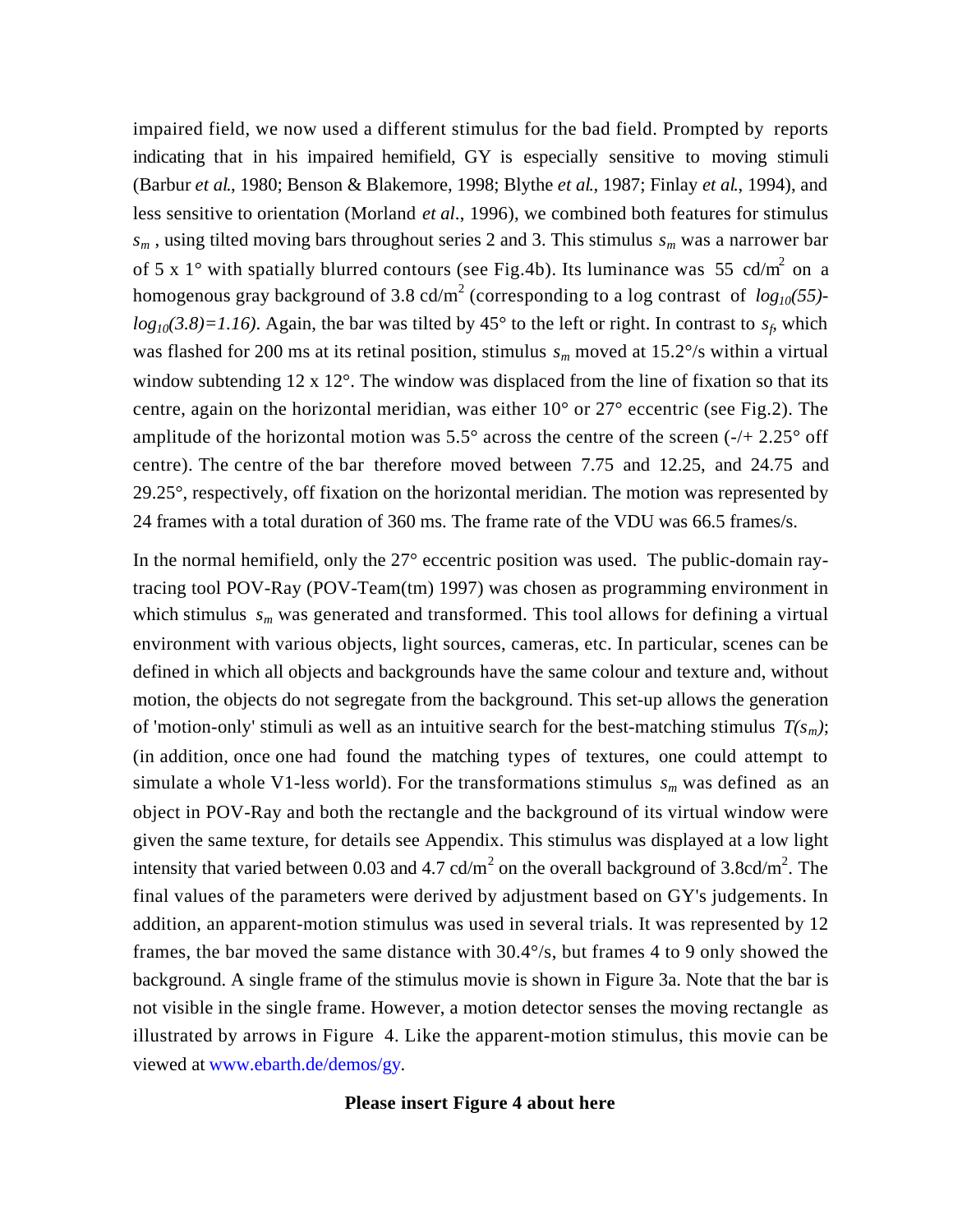Given the huge number of possibilities (even for our smallest and shortest stimuli of 64x64x12 pixels the number of possible stimuli is  $6.5x10^{118369}$ ) it was impossible to test all variations. Within a class of stimuli, those where objects and backgrounds have the same texture and objects segregate from the background only due to motion, we experimented with different texture types and different degrees of blurring, and varied background intensity and pattern contrast. In some cases we added a temporal or a spatial mask to stimulus  $T(s_m)$ . The temporal mask consisted in a full dark square of 12 x 12° that was drawn onto the screen before the first and after the last frame of the movie. The spatial mask was a  $0.1^{\circ}$  wide and  $12x12^{\circ}$  large dark and stationary frame around the moving rectangle. The pattern, a tilted rectangle, was kept constant throughout, as was the speed of motion in all trials except those in which apparent motion was used.

## *3rd series*

To learn whether the results of the 2nd series were replicable, a 3rd series of tests was done in June 2000. The same stimuli as in series 2 were used  $(s_m, T(s_m))$  and displayed on a Macintosh in Düsseldorf.

#### 2. Discrimination

It was only stimulus  $s_m$  and the transformed stimulus  $T(s_m)$  described above that the subject found to satisfactorily match the impressions he got from his two hemifields. To learn whether the perceptually matched stimuli would yield comparable discrimination performance in the two hemifields, we measured orientation and motion direction discrimination. Stimulus  $s_m$  was presented at the  $27^\circ$  eccentric position in the impaired hemifield. The symmetric retinal position was used in the normal hemifield where several of the transformed 'motion-only' stimuli  $T(s_m)$  were used. In either field, to measure orientation discrimination, either the left- or rightward tilted bar moved only leftwards; for motion direction discrimination, only the leftward tilted bar moved either leftwards or rightwards (see Fig.2b). The subject was to press one of two keys on the keyboard, to indicate rightward or leftward tilt in the orientation discrimination, and right- or leftward motion direction in the motion discrimination task. 200 presentations were given per run. Note that all stimuli were visible to the subject.

Like the perceptual matching task, these psychophysical tests of discrimination were repeated in the last (3rd) series of experiments.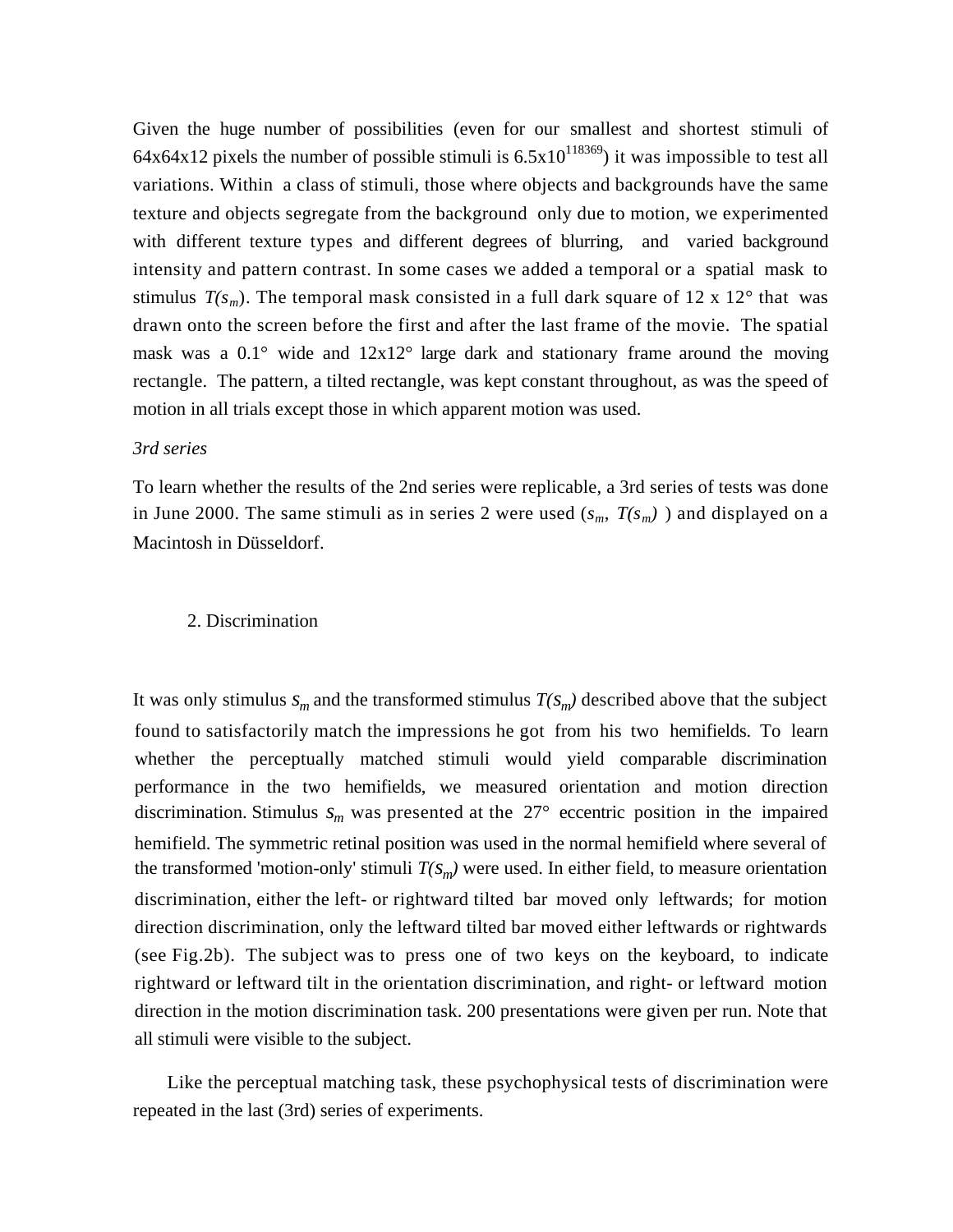#### **Results and Discussion**

#### Perceptual matching

The goal of the experiment was to learn whether image processing of a stimulus that GY was aware of in his hemianopic field would yield a stimulus, which when presented in his normal hemifield would evoke a feeling or perception similar to that evoked by the original stimulus in the hemianopic field. In the 1st series of tests, we used a large tilted bar flashed for 200ms as stimulus *s<sup>f</sup>* . The transformations we used in our attempts to find a perceptually equivalent stimulus  $T(s_f)$  for the normal hemifield included (1) contrast reduction, (2) spatial and temporal smearing, (3) addition of random blobs, and (4) reversal of polarity. In line with GY's description of his experiences in the impaired hemifield, contrast reduction seemed to be the most straightforward way to make the stimulus less visual. Temporal and spatial smearing was motivated by the fact that GY's vision in the hemianopic field is low-level and ought to be lacking at least in spatial and possibly also in temporal resolution. The rationale for the addition of random blobs was that sensitivity in the impaired field is spatially heterogeneous (see Kentridge *et al*., 1997, and Fig.1) which may yield a sensation of spatial scatter. Lastly, polarity reversal was prompted by the report of a different patient (DH) who described bright stimuli in his field of relative cortical blindness as darkish (P.S., unpublished). All four stimulus manipulations could be combined. In addition, although stimulus  $s_f$  was only shown at 10 $\degree$  eccentricity in the impaired field, the resultant stimuli  $T(s_f)$  were shown in the normal hemifield at several more eccentric positions, all the way out to  $50^{\circ}$ , in addition to the symmetric  $10^{\circ}$  eccentric one. The reason was that both psychophysical (see Weiskrantz, 1972) and anatomical (Cowey, 1974; Cowey et al, 1989) data indicate that, following a V1 lesion and its degenerative consequences, the affected central retina bears more similarity to the normal peripheral than to the normal central one.

Nevertheless, all these efforts failed to produce a stimulus  $T(s_f)$  that when presented in the normal field appeared to the subject like stimulus  $s_f$  presented in the impaired field. Although low-level vision is often characterised by an apparent reduction in brightness, size, and spatial resolution, and the presence of islands of vision has been reported (Fendrich *et al*., 1992) and could reflect heterogeneous coverage from transneuronal degeneration of retina ganglion cells (Cowey *et al.*, 1989), none of the transformations we tried were successful: Whenever the contrast was high enough for anything at all to be visible, GY pronounced stimulus  $T(s_f)$  as simply 'visual' and thus as , no match at all for what he was aware of in the impaired field.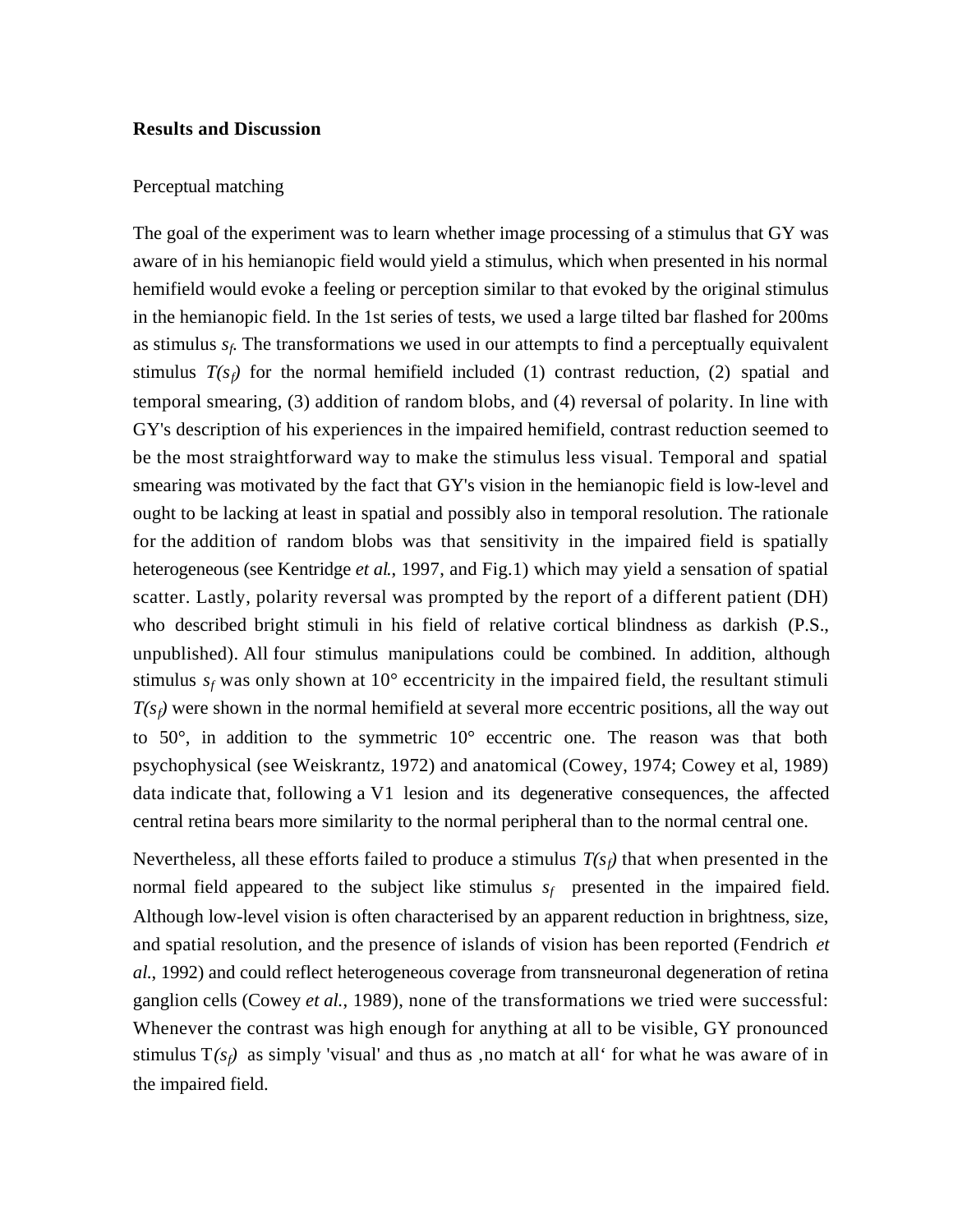Instead of attempting further types of image processing on stimulus  $s_f$ , we used a moving rather than a flashed bar in the second series of tests. This was prompted by GY's relatively preserved sensitivity to motion in the impaired field. For the moving stimulus *sm* we did indeed find a 'motion-only' stimulus  $T(s_m)$  (described above, see Figure 4a) which according to GY matched the percept of stimulus  $s_m$  in the impaired field (Figure 4b). An improvement of the perceptual match was achieved by using the apparent-motion stimulus, raising the question whether GY does indeed sense the motion or rather the motion on- and offsets in his impaired field. Regarding the variations of blur and contrast, we found that the stronger the blur of the textures the better the match, provided the blurring operation did not affect too much the pattern itself, indicating that the particular texture is relevant only in the sense that we need to have some variation relative to the size of the rectangle. The optimum contrast was at the lowest level permitting effortless perception of motion.

## Psychophysical performance

To see whether discriminability in both fields was similar for the acceptably matched stimuli, 200 presentations were given, using the moving low-contrast texture in the normal, and the moving luminance-defined bar in the impaired hemifield. Discrimination of motion direction (left- or rightward) was assessed first, followed by orientation discrimination (tilted left or right, always moving rightward). The accumulated values of percent correct classification are shown in Fig.5 as a function of trial number. Fig.5a shows data collected in the second series of tests; 5b data from the third series. Results agree in that for both fields and series, motion direction discrimination is much the easier task, yielding a mean percentage correct of 97,5 and 94.5% in the the second, and 77 and 71% for the good and bad field, respectively, in the third series. Orientation discriminability is much worse, with 55% in the good field in the second and 54% correct in the third series, and 65% and 56% in the impaired hemifield. In this task, in the third series, a trend toward better discriminability over time is seen in the slight upward slope of both curves, indicating that even a learning effect may be quite similar. The drop in performance between series is more pronounced for motion discrimination, affects both fields similarly, and may be due to the less extensive testing carried out in the later session; as is often the case in perceptual learning, a long interval decreases discriminability which can then be relearned.

When the spatially or temporally masked stimuli were used, in both hemifields discriminability both of the direction of motion and the orientation fell to chance level, indicating that discrimination of  $s_m$  and  $T(s_m)$  is susceptible to the same operations.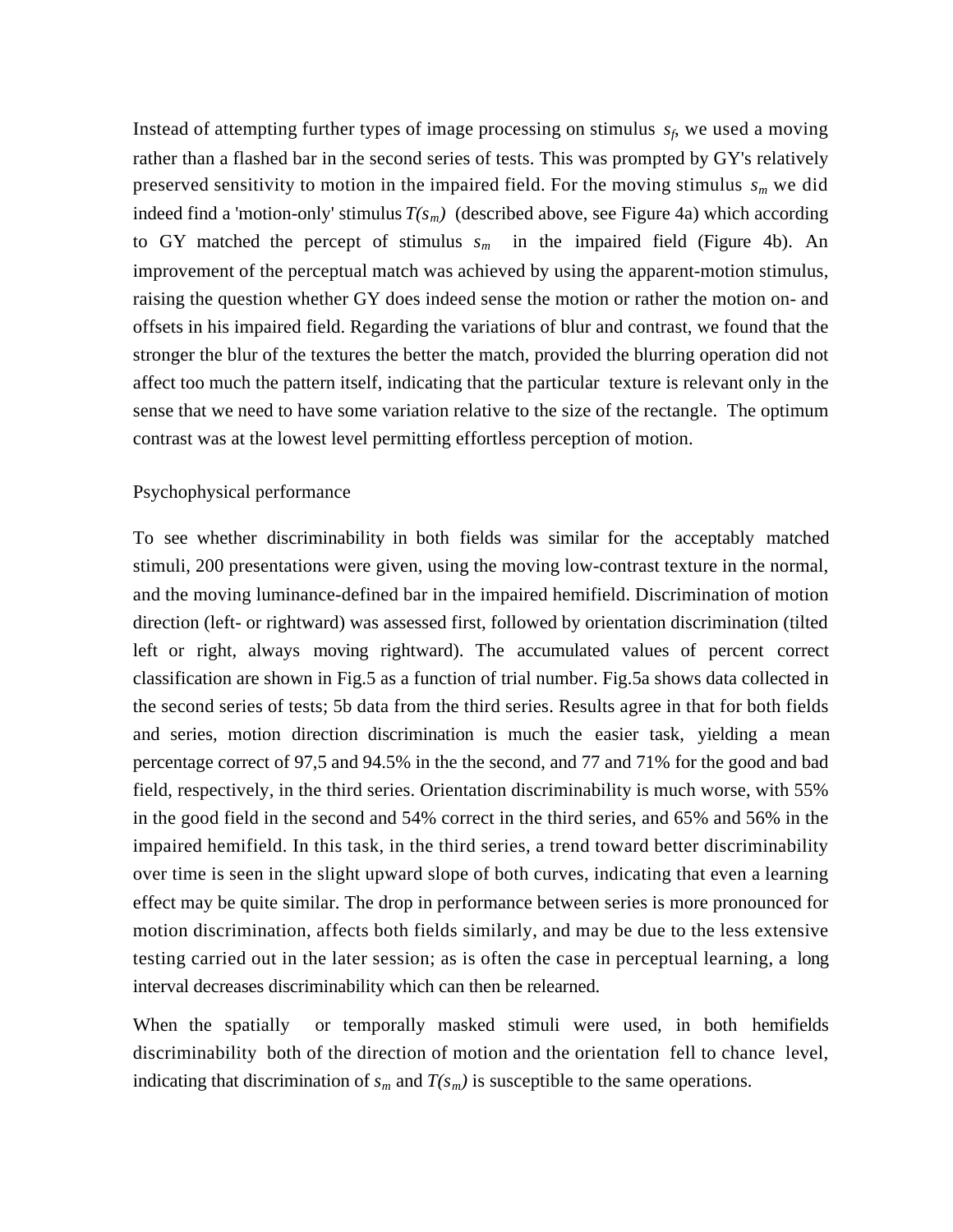#### **Please insert Figure 5 about here**

#### Visual experience

The results, both in the form of GY's judgements of similarity between his two fields and the psychophysical orientation and motion direction discriminability, show that an acceptable match could be achieved for the moving stimulus  $s_m$  and the moving texture  $T(s_m)$ . Both results could be replicated in the third series of tests, and fit well with GY's descriptions of his visual experience: He is aware of 'something moving' but it appears as 'black on black', like a mouse under a blanket (persl. comm.), or 'similar to that of a normally sighted man who, with his eyes shut against sunlight, can perceive the direction of motion of a hand waved in front of him' (Beckers & Zeki, 1995, p.56). His vision appears characterised by a presence of positional information and in-plane translation in space, while brightness and contours appear to be absent or grossly reduced. Of course this cannot describe his residual vision in full, as other aspects of phenomenal vision have not been tested here; in other experiments he has for instance stressed an absence of colour sensation as well. A V1-less visual world may thus feature very little spatial detail, and little if any brightness and colour. Indeed, it may also lack the normal conscious sensation of motion since the fact that the apparent-motion stimulus was rated as an acceptable if not better match indicates that instead of motion *per se*, only the on- and offsets of a moving object may be sensed, which would suffice to discriminate motion direction in numerous tasks including ours (see also Azzopardi and Cowey, 2000).

Regarding our failure to find a match for the flashed stimulus *s<sup>f</sup>* , we should like to stress that it only indicates that the set of transformations we used was inadequate, and does not imply that this type of stimulus cannot be matched.

#### Perceptual versus forced-choice matching

Our conclusions as well as our approach differ from those recently reported by Morland et al. (1999) who 'forced' GY to match stimuli between his hemifields: Stimuli were presented simultaneously, one in each field, and the subject had to try and adjust the speed, colour, or intensity of the variable one in one field to the fixed one in the other field. They found reasonably normal matches for colour and motion, but not for brightness, and concluded that that it is brightness in particular that depends on V1 (see also Pollen, 1999). Although GY's refusal of all stimuli  $T(s_f)$  as 'simply visual' would agree with this conclusion, we still think it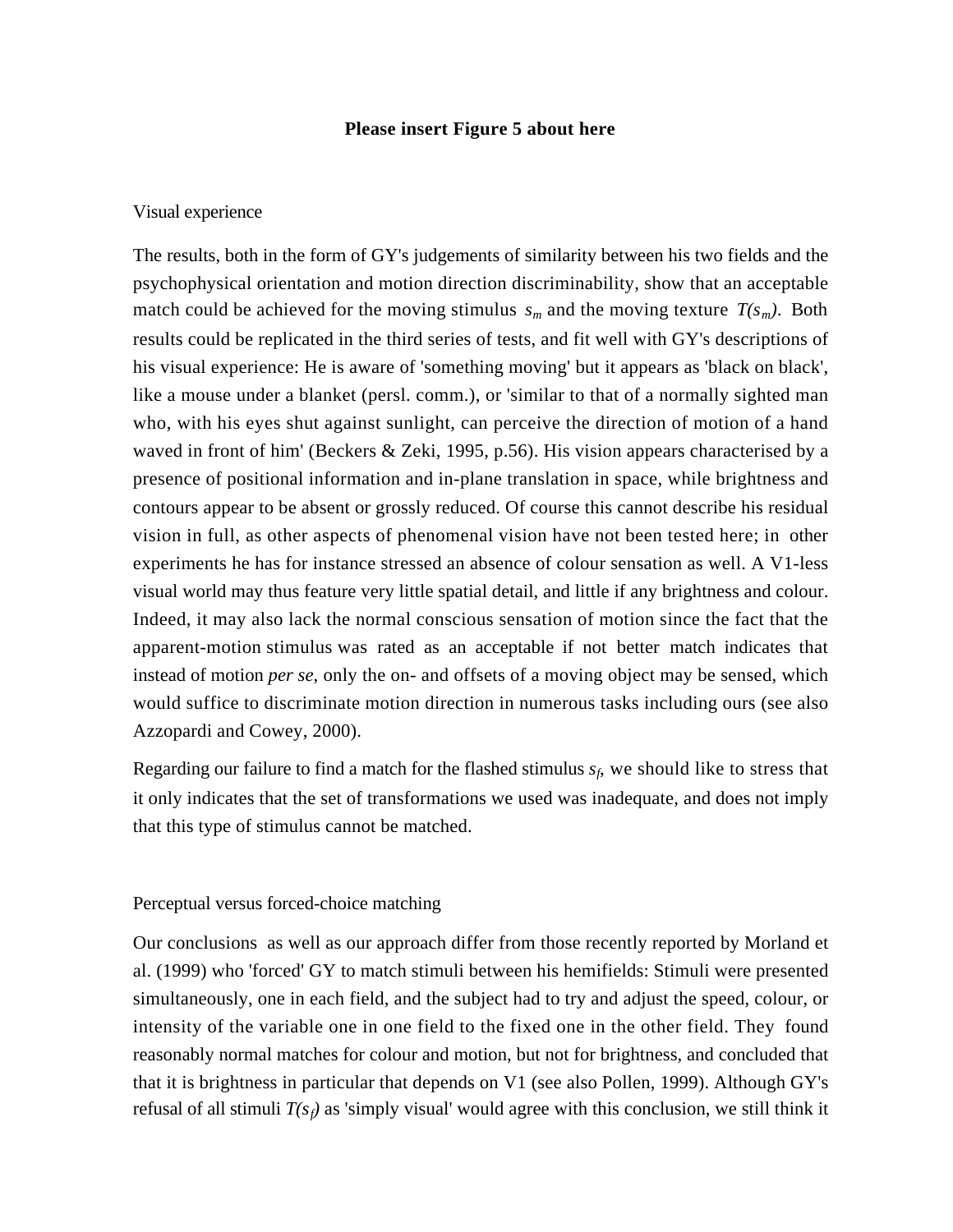may be misleading, because (1) GY has often claimed not to see any colours in his impaired field, (2) a forced choice need not be based on a perceptually acceptable match, and (3) only one stimulus dimension could be adjusted in each task, preventing capture of possible additional differences, for instance in spatial resolution. In contrast, in order to find a true perceptual match, we discarded every stimulus that GY found unsuitable, and adjusted a variety of parameters (e.g. contrast, smear, on- and off-set) according to his comments. While we failed in succeeding with the flashed stimulus  $s_f$ , perceptually adequate stimuli were found for the moving stimulus *sm*, in the form of moving or apparently moving lowcontrast textures. From this we conclude 1. that vision in the impaired field is enormously reduced in phenomenal content, although what qualia are present are visual (GY has no doubt that it is through his eyes that he comes by the sensation, and that they are not of another sensory modality), and 2. that the presence of an acceptable perceptual match indicates that his type of residual vision is not A-conscious without being P-conscious as well.

## P- and A-conscious vision

j

Phenomenal and access consciousness have been distinguished, for instance by Block (1995; 1996) and also by Nelkin (1996) who defined the phenomenal ones as 'mental states that have a certain kind of experiential 'feel' to them' (p.15). Neuronal encoding of sensory information can produce adaptive behaviour without causing any kind of 'feel'. This is known for instance from visual reflexes that can be elicited in unconscious subjects, and from the non-reflexive visual functions (localisation, detection, and discrimination) demonstrated in fields of absolute cortical blindness and known as 'Blindsight' (Stoerig & Cowey, 1997; Stoerig, 1999; Weiskrantz *et al*., 1974). Blindsight is characterised by an absence of visual qualia expressed in the Blindsight patients' denial of any visual impression, as well as by an absence of conscious access to the neuronally encoded information expressed in affirmations of their being just guessing. GY's residual vision that we studied here is not blindsight, not only because he is aware of at least some visual events, but also because it must be at least minimally phenomenal; otherwise no perceptual equivalent of the sensation in the hemianopic field could have been found in the normal field. It is thus both A- and Pconscious, and does not constitute an instance of conscious access without a (concurrent or preceding) phenomenal representation<sup>2</sup>. The plastic changes in the visual system that are enhanced if not brought about by long-term training of residual visual functions and that

<sup>&</sup>lt;sup>2</sup> Whether anything can be A-conscious without being or having been P-conscious is a matter of debate (Block, 1995; Stoerig, 1996).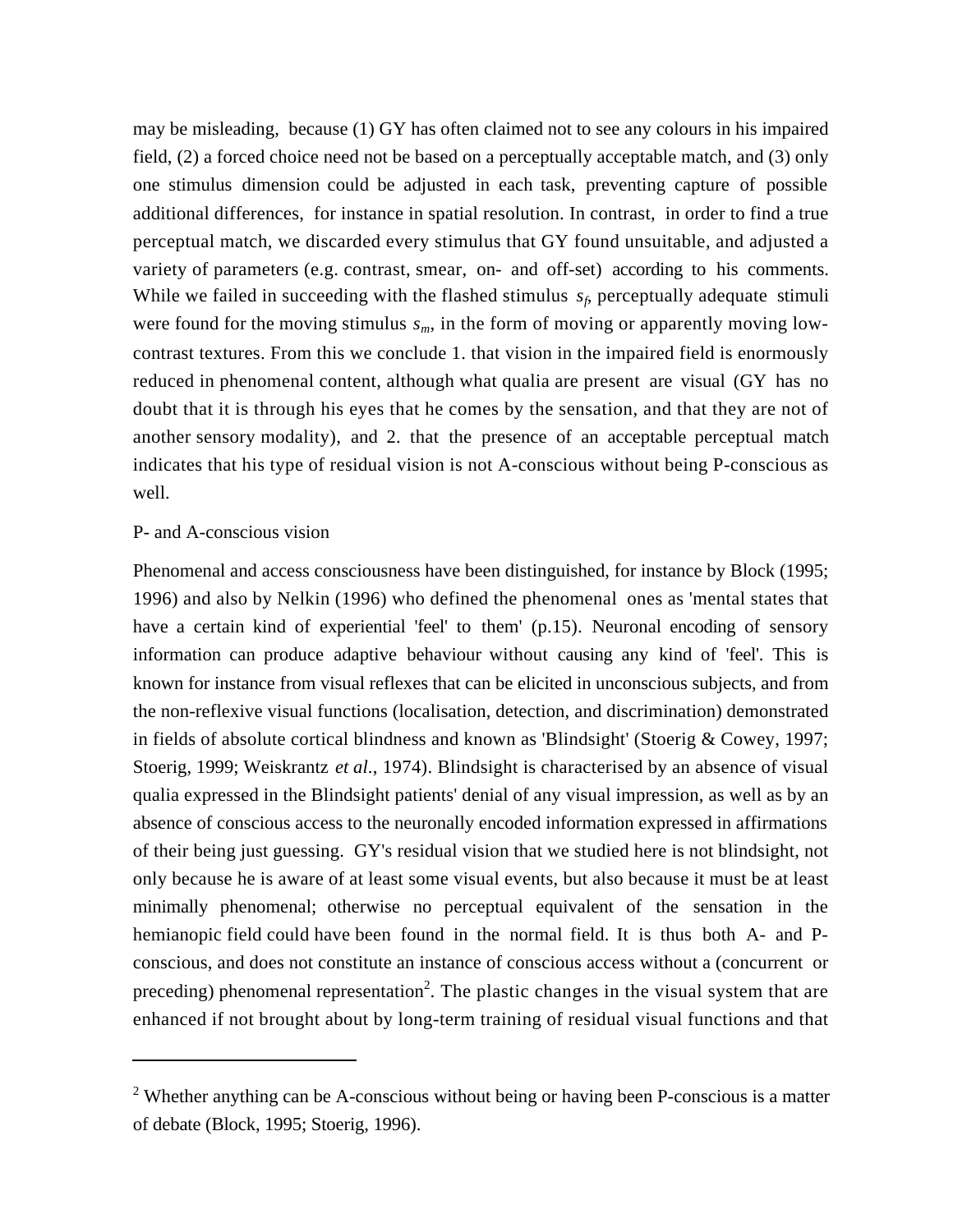involve extrastriate visual cortical areas (see Kleiser et al., in prep.) have produced an unusual type of phenomenal vision in this extensively studied subject. They have not provided an example of conscious access in the absence of any kind of 'feel'.

#### **Acknowledgement**

It is a pleasure to thank GY for his cooperation. We acknowledge M. Dorr's programming assistance.

#### **References**

- Azzopardi, P. & Cowey, A. (1997) Is blindsight like normal, near-threshold vision? *Proc Natl Acad Sci USA* **94**, 14190-14194
- Azzopardi, P. & Cowey, A. (2001) Motion discrimination in cortically blind patients. *Brain* **124**, 30-46
- Barbur, J.L., Ruddock, K.H. & Waterfield, V.A. (1980) Human visual responses in the absence of the geniculo-calcarine projection. *Brain* **103**, 905-928
- Barbur, J.L., Watson, J.D., Frackowiak, R.S.J. & Zeki, S. (1993) Conscious visual perception without V1. *Brain* **116**, 1293-1302
- Barth, E. (2000) A geometric view on early and middle level visual coding.Spatial Vision, **13**(2-3), Special Issue on Object Recognition and Image Understanding by Brain and Machines, 193-199.
- Baseler, H. A., Morland, A.B. & Wandell, B.A. (1999) Topographic organization of human visual areas in the absence of input from the primary cortex. *J.Neurosci* **19**, 2619- 2627
	- Beckers, G. & Zeki, S. (1995) The consequences of inactivating areas V1 and V5 on visual motion perception. *Brain* **118**: 49-60
	- Benson, P.J. & Blakemore, C. (1998) Direction discrimination of moving gratings and plaids and coherence in dot displays without primary visual cortex (V1). *European Journal of Neuroscience* **10**: 3767-3772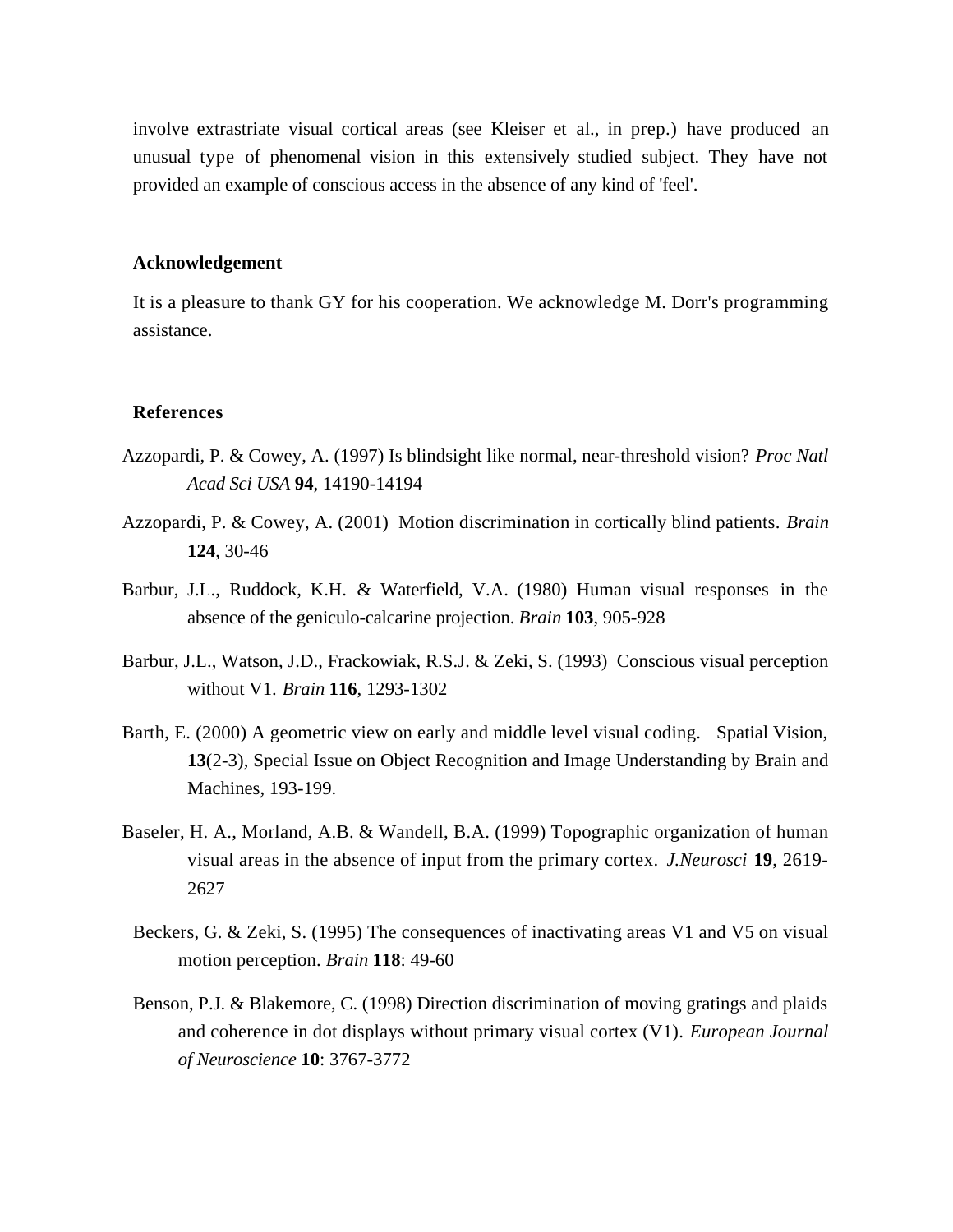- Block, N. (1995) On a confusion about a function of consciousness. *Behavioral and Brain Sciences* **18**: 227-287
- Block, N. (1996) How can we find the neural correlate of consciousness? *Trends Neurosci.* **19**: 456-459
- Blythe, I.M., Kennard, C. & Ruddock, K.H. (1986) Visual discrimination of displacement remains after damage to the striate cortex in humans. *Nature* **320**,:619-621
- Blythe, I.M., Kennard, C. & Ruddock, K.H. (1987) Residual vision in patients with retrogeniculate lesions of the visual pathways. *Brain* **110**: 887-905
- Brent, P.J., Kennard, C., Ruddock, K.H. (1994) Residual colour vision in a human hemianope: spectral responses and colour discrimination. *Proc R Lond, London,* **B 256**: 219-225
- Caelli, T., C. Dillon, et al. (1997). "The IPRS Image Processing and Pattern Recognition System." *Spatial Vision* **11**: 107-115.
- Cowey, A. (1974) Atrophy of retinal ganglion cells after removal of striate cortex in a rhesus monkey. *Perception* **3**: 257-260
- Cowey, A., Stoerig, P. & Perry, V.H. (1989) Transneuronal retrograde degeneration of retinal ganglion cells after damage to striate cortex in macaque monkeys: Selective loss of Pß cells. *Neuroscience* **29**, 65-80
- Fendrich, R., Wessinger, C.M. & Gazzaniga, M.S. (1992) Residual vision in a scotoma: implications for blindsight. *Science* **258**, 1489-1491
- Finlay, A.L., Jones, S.R., Morland, A.B., Ogilvie, J.A. & Ruddock, K.H. (1996) Movement elicits ipsilateral activity in the damaged hemisphere of a human hemianope. *Proc.Roy.Soc. London* B, **264**, 267-275
- Goebel, R., Stoerig, P., Muckli, L., Zanella, F.E. & Singer, W. (2001) Sustained extrastriate cortical activation without visual awareness revealed by fMRI studies of blindsight patients. *Vision Research* **41**, 1459-1474
- Guo, K., Benson, P.J. & Blakemore, C. (1998) Residual motion discrimination using colour information without primary visual cortex. *NeuroReport* **9**, 2103-2107
- Holmes, G. (1918) Disturbances of vision by cerebral lesions. *British Journal of Ophthalmology* **2**, 353-384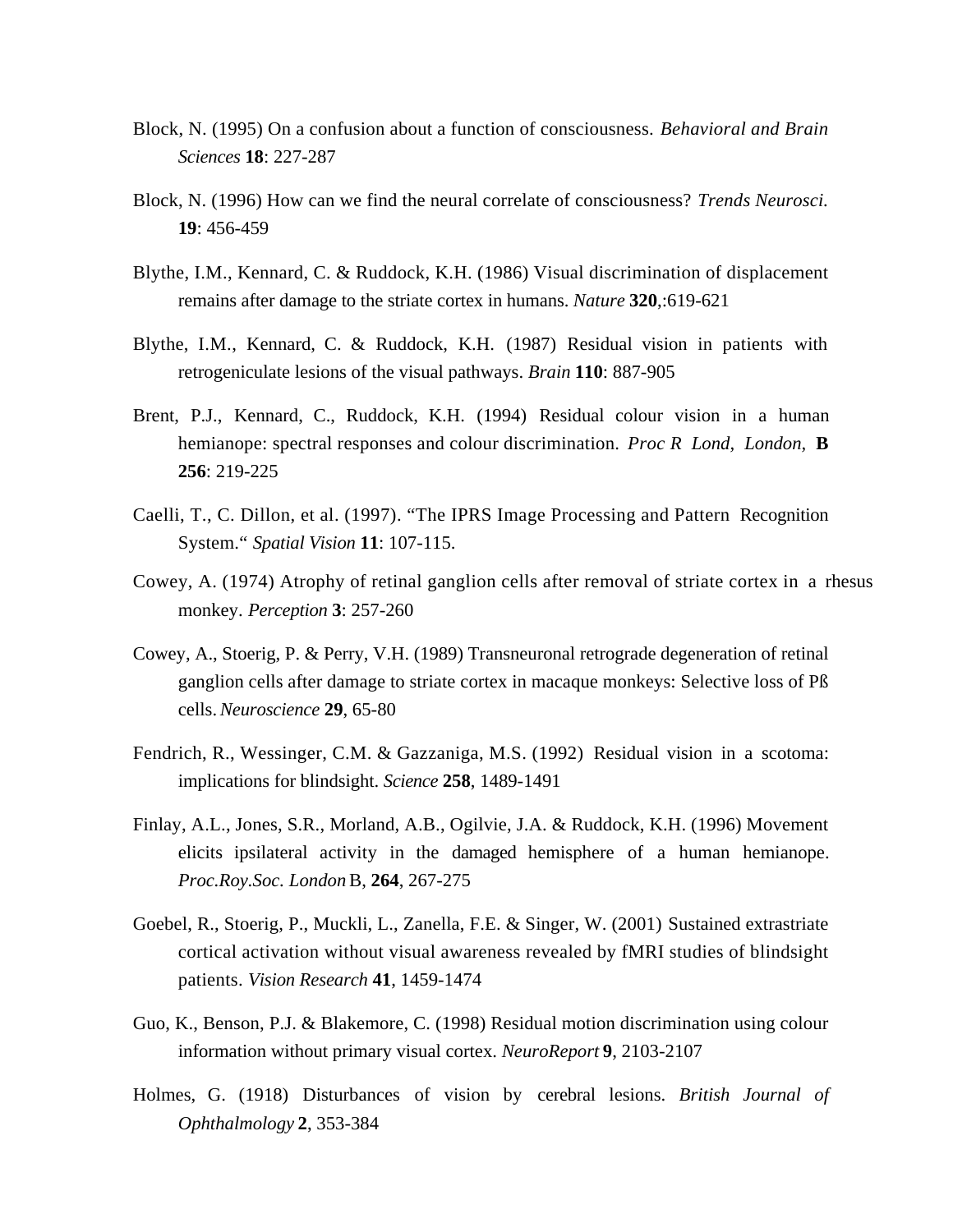- Kentridge, R.W., Heywood, C.A. & Weiskrantz, L. (1997) Residual vision in multiple retinal locations within a scotoma: implications for blindsight. *Journal of Cognitive Neuroscience* **9**: 191-202
- Kentridge, R.W., Heywood, C.A. & Weiskrantz, L. (1999) Effects of temporal cueing on residual visual discrimination in blindsight. *Neuropsychologia* **37**, 479-483
- Kleiser, R., Niedeggen, M., Wittsack, J., Goebel, R. & Stoerig, P. (2001) Is V1 necessary for conscious vision in areas of relative cortical blindness? *NeuroImage* **13**, 654-66**1**
- Kleiser, R., Wittsack, J. & Stoerig, P. (in prep.) Dorsal and ventral activation in patients with acute and chronic V1-lesions.
- Marcel, A.J. (1998) Blindsight and shape perception: deficit of visual consciousness or of visual function? *Brain* **121**, 1565-1588
- Morland, A.B., Ogilvie, J.A., Ruddock, K.H. & Wright, J.R. (1996) Orientation discrimination is impaired in the absence of the striate cortical contribution to human vision. *Proc R Lond London* B, **263**, 633-640
- Morland, A.B., Jones, S.R., Finlay, A.L., Deyzac, D., Le, S. & Kemp, S. (1999) Visual perception of motion, luminance and colour in a human hemianope. *Brain* **122**, 1183- 1198
- Nelkin, N. (1996) *Consciousness and the Origins of Thought*. Cambridge University Press, Cambridge
- Pollen, D.A. (1999) On the neural correlates of visual perception. *Cerebral Cortex* **9**, 4-19
- POV-Team(tm) (1997). Persistence of Vision Ray-Tracer(tm) Users' Documentation 3.0.
- Riddoch, G. (1917) Dissociation of visual perceptions due to occipital injuries, with especial reference to appreciation of movement.. *Brain* **40**, 15-57
- Sahraie, A., Weiskrantz, L., Barbur, J.L., Simmons, A., Williams, S.C.R. & Brammer, M.J. (1997) Pattern of neuronal activity associated with conscious and unconscious processing of visual signals. *Proc.Natl.Acad.Sci*. USA, **94**, 9406-9411
- Stoerig, P. (1996) Varieties of vision: from blind processing to conscious recognition. *Trends Neurosci* **19**, 401-406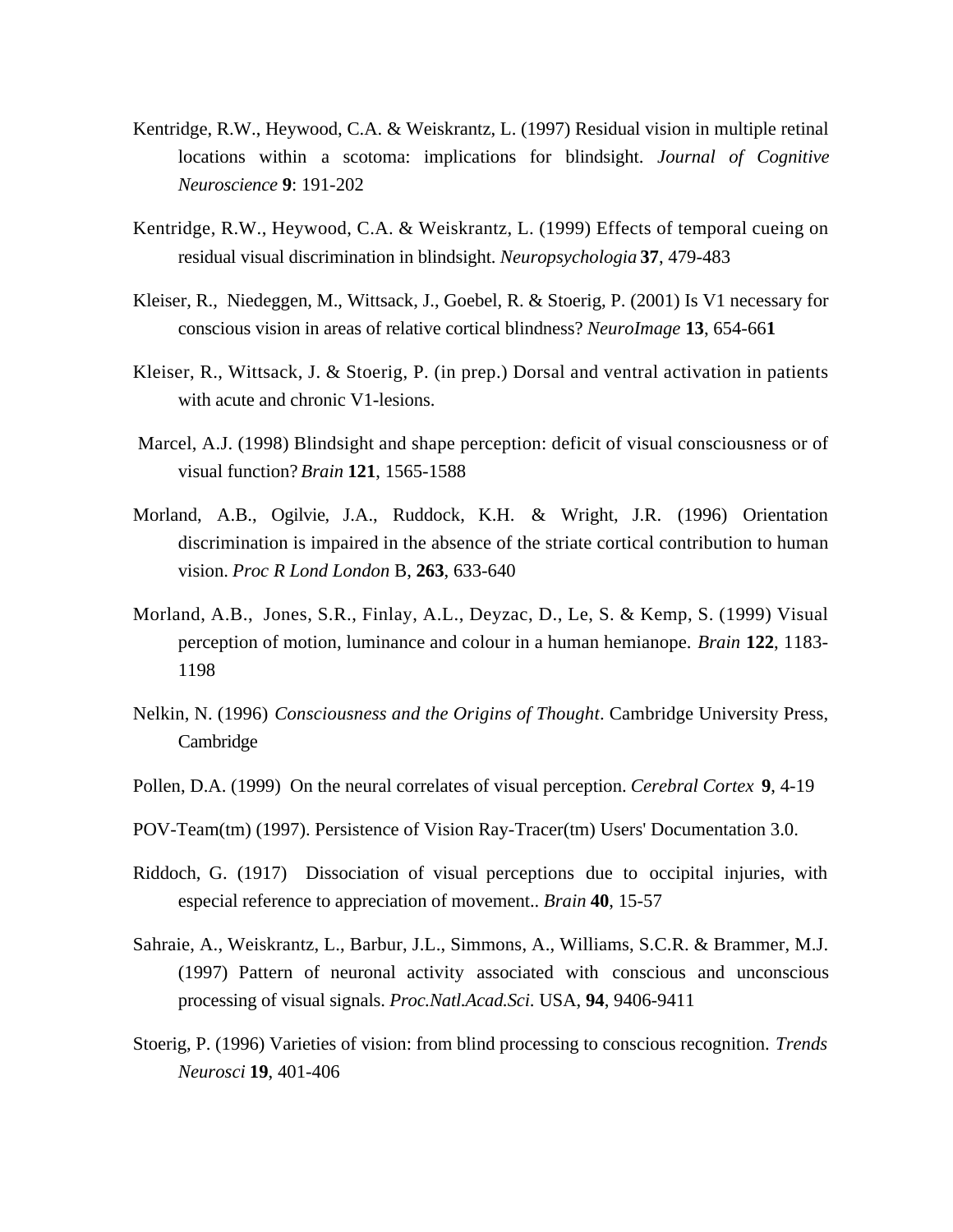- Stoerig, P. (1999) Blindsight. In: *The MIT Encyclopedia of the Cognitive Sciences* (eds.:R.A.Wilson and F.C.Keil) pp. 88-90. Cambridge/MA: MIT-Press
- Stoerig, P., Cowey, A. (1997) Blindsight in man and monkey. *Brain* **120,** 535-559
- Weiskrantz, L. (1972) Behavioural analysis of the monkey's visual nervous system. *Proc.R.Soc. Lond*. **B 182**, 427-455
- Weiskrantz, L., Barbur, J.L., Sahraie, A. (1995) Parameters affecting conscious versus unconscious visual discrimination in a patient with damage to the visual cortex (V1). *Proc. Natl Acad. Sci*, USA, **92**, 6122-6126
- Weiskrantz, L., Cowey, A. & Barbur, J.L. (1999) Differential pupillary constriction and awareness in the absence of striate cortex. *Brain* **122**, 1533-1538
- Weiskrantz, L., Harlow, A. & Barbur, J.L. (1991) Factors affecting visual sensitivity in a hemianopic subject. *Brain* **114**, 2269-2282
- Weiskrantz, L., Warrington, E.K., Sanders, M.D. & Marshall, J. (1974) Visual capacity in the hemianopic field following a restricted cortical ablation. *Brain* **97**, 709-728
- Zeki, S. & ffytche, D.H. (1998) The Riddoch syndrome: insights into the neurobiology of conscious vision. *Brain* **121**, 24-45

## **Appendix: Stimulus computation**

#### Procedure

In the first set of experiments test images were created and displayed on a SGI workstation. The parameters we manipulated were contrast, degree of spatial blur, amount of noise, polarity, and retinal eccentricity. For better visualization, we have provided a small program in MATLAB than can be used to generate a similar range of stimuli. It is available on our www site.

In the second set of experiments the image sequences were created by using POV-Ray on a SGI workstation. The resulting images were converted to a three-dimensional IPRS image structure and filtered by using IPRS routines (Caelli, Dillon et al. 1997), to be transferred to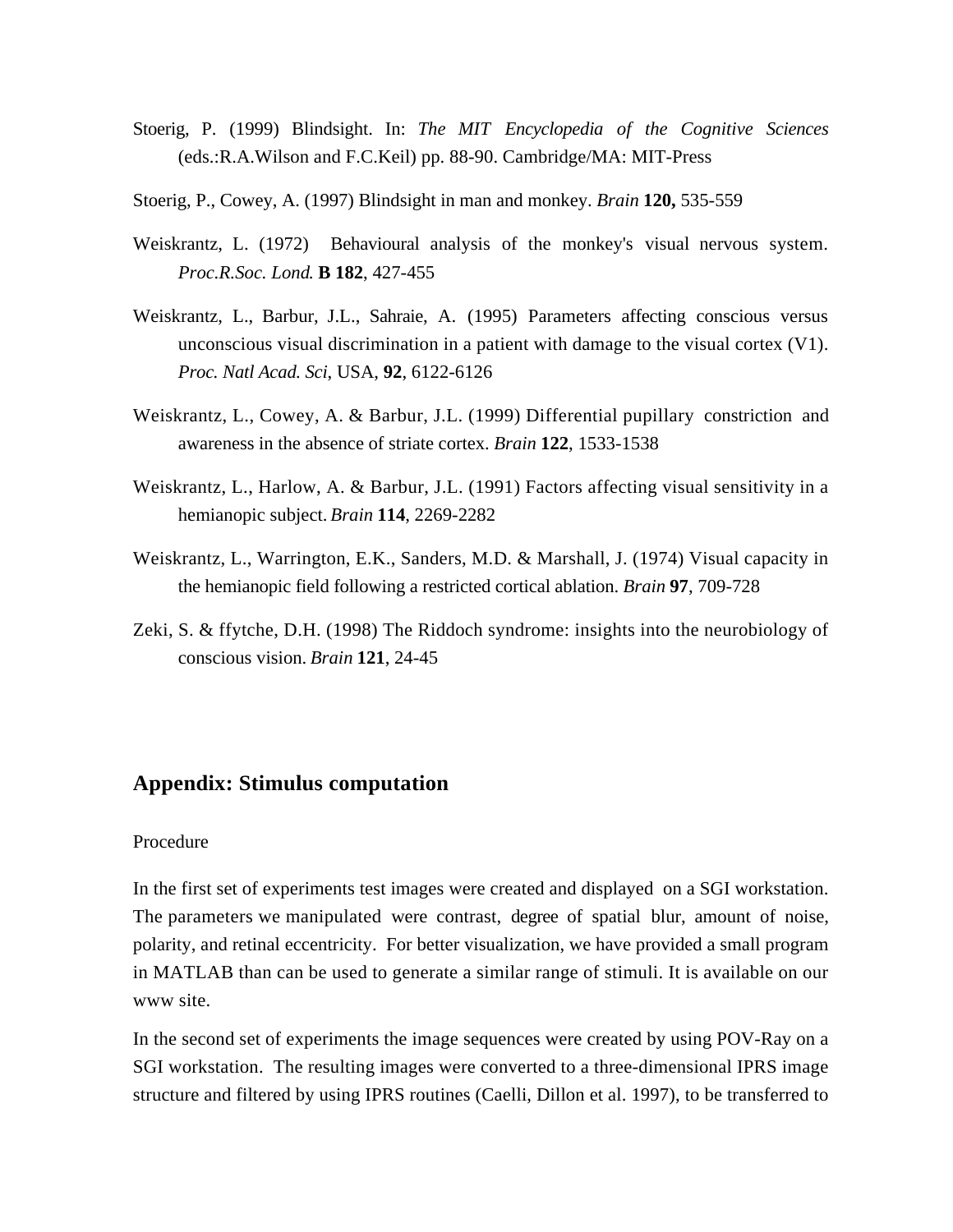a Macintosh computer. The experiments on discrimination were performed by using *SuperLab* (Cedrus, 1989-1997, version 1.7.).

In the third set of experiments the same stimuli as in the second set where used, but the experiments where performed by using *ShowTime* (see http://vision.arc.nasa.gov/showtime for information and download).

## Texture and filter parameters

The textured stimulus  $T(s_m)$  was of type granite with a turbulence value of 0.6 and it was scaled by 0.5 (POV-Team(tm), 1997). The camera was of type orthographic and placed 10 units away from the background, which was offset 0.0001 units from the rectangle. The motion was sampled with 32 frames of size 64 by 64 pixels. It was then filtered with the IPRS routine 3Dgausslp with  $f_s = f_t = 0.5$ , i.e., the cut-off frequency of the Gaussian low-pass filter was half of the maximum frequency in both space and time directions. The length of the movie was reduced to 24 frames by cutting off the first and last 4 frames. In case of the apparent motion stimulus, the granite texture had a turbulence of 0.3. The background was scaled by 0.05 and the rectangle texture by 0.2. The motion was sampled with 16 frames and the length of the movie was reduced to 12 frames after the filtering. The filter parameters were  $f_s = 0.35$  and  $f_t = 0.8$ . The experiments were prepared by generating a set of movies with different textures and filter parameters.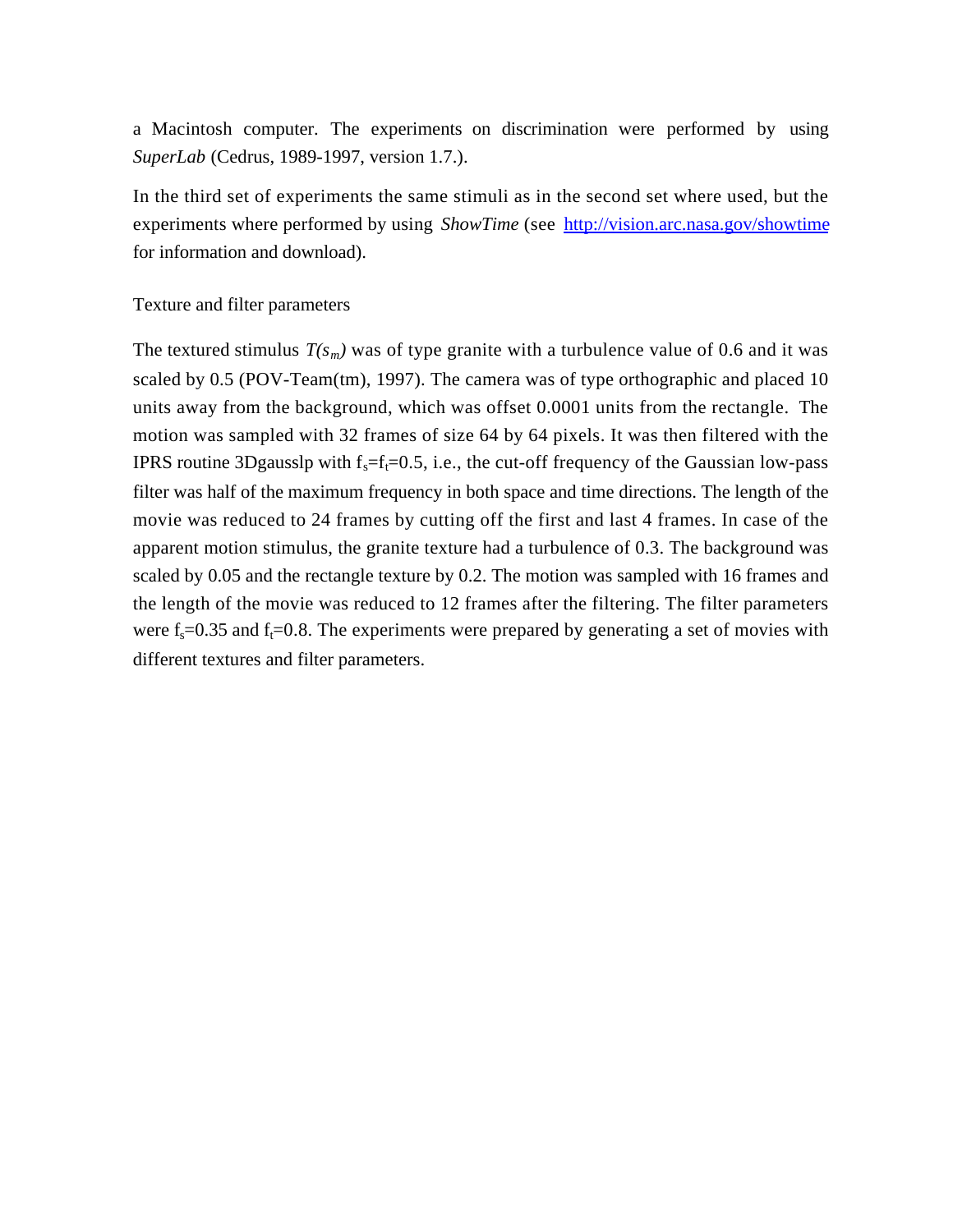## **Figure Captions**

**Figure 1.** Static visual field perimetry: a) The visual field plot for the right eye that was used for testing shows a hemianopia to the right, with a macular sparing of about 3°. The subject was asked to indicate whether he saw the  $116'$ ,  $320cd/m<sup>2</sup>$  white stimulus appeared for 200ms on a white background of  $10cd/m^2$ . b) The plot resulting from the same procedure but with the subject asked to indicate whether he was aware of the same stimulus. In both sets of measurements, GY pressed a button for a positive response. Each presentation was indicated by a sound from the shutter; catch trials (sound only) were low at <10%. The marked difference between a) and b) illustrates the field where GY is aware of the stimuli although he does not 'see' them. Note that the extent of this field depends on the precise conditions used for testing. (empty symbols: positive responses; filled symbols: negative responses).

**Figure 2.** The stimulus arrangements used for the testing in the 2nd and 3rd series. The dashed lines indicate the range of motion, which was not present in the 1st series in which the bar was flashed at a 10° eccentric position in the impaired field. The distances indicated in (a) refer to centre-to-centre distance. b) The two discrimination tasks, with the arrow indicating the direction of motion (series 2 and 3).

**Figure 3.** One of the transformed stimuli  $T(s_f)$  shown in the normal field of view (a) and the original 200ms flashed stimulus  $s_f$  shown in the hemianopic field (b) in the first set of experiments. Note the effects of adding random blobs and low-pass filtering. The contrast was variable but much lower than shown here. These types of transformations did not lead to a perceptual match.

**Figure 4.** One frame of the texture-defined moving stimulus  $T(s_m)(a)$  and the luminancedefined moving stimulus  $s_m$  (b) used in the second set of experiments (the stimuli can be viewed at www.ebarth.de/demos/gy). Estimated motion vectors are shown as overlaid arrows. Note that the algorithm for motion estimation mimics the perceptual match and that although the rectangle is not visible on the left it is detected by the algorithm. The algorithm is based on a general framework for visual processing and has been developed to